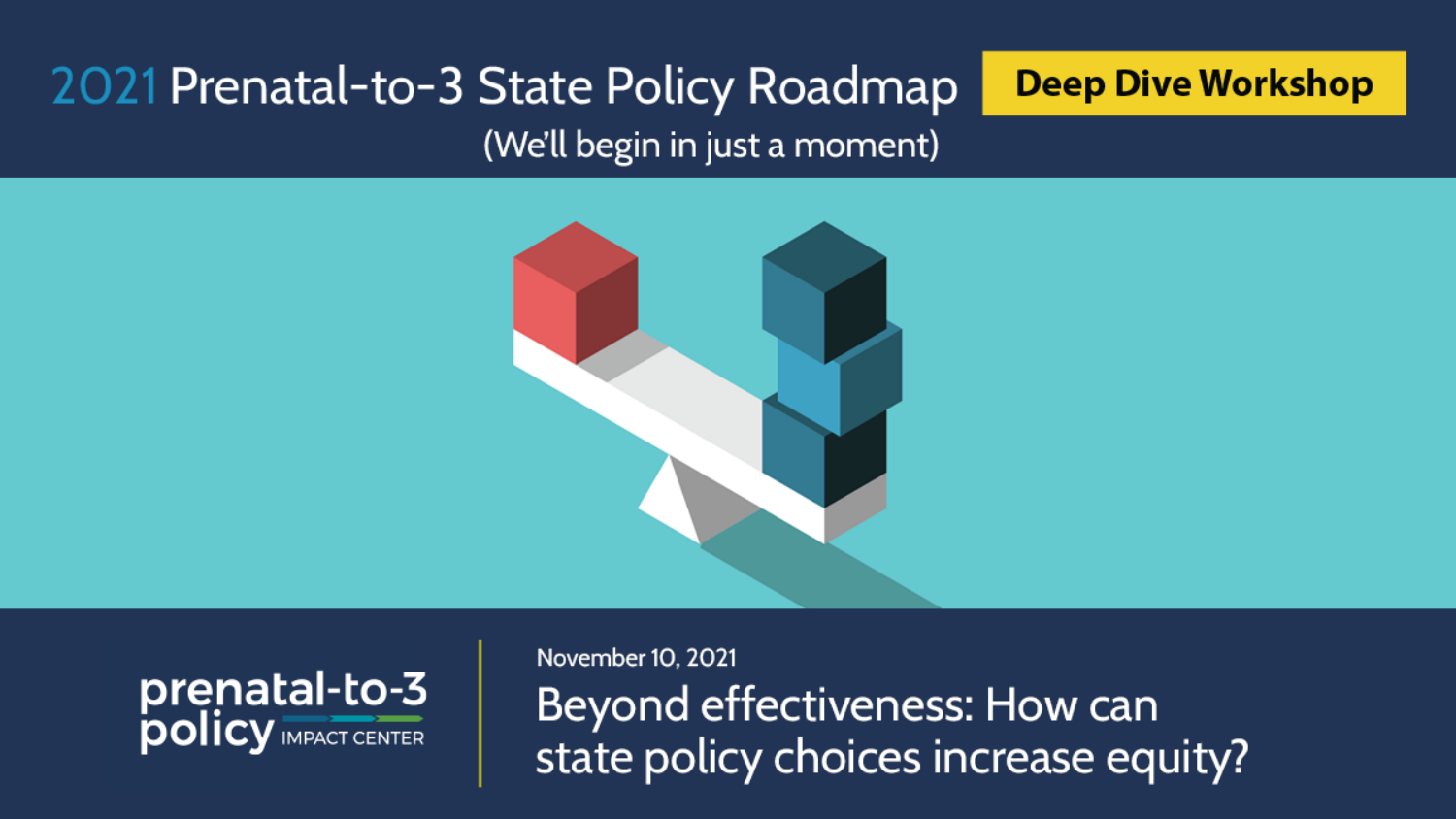

@pn3policy #pn3policy

# **Prenatal-to-3 State Policy Roadmap**

### • **Core Principles**

- Grounded in the science of the developing child
- Committed to promoting equity
- Guided by the most rigorous evidence, to date

### • **Purpose**

• A guide for state policy leaders to develop and implement the most effective investments that states can make to empower parents and ensure all children thrive from the start

### • **Approach**

- Identified 5 effective policies and 6 effective strategies that positively impact PN-3 outcomes
- Tracking annual state progress toward policy adoption and implementation of the 11 solutions
- Monitoring the wellbeing of infants and toddlers in each state, and progress toward reducing disparities in opportunities and outcomes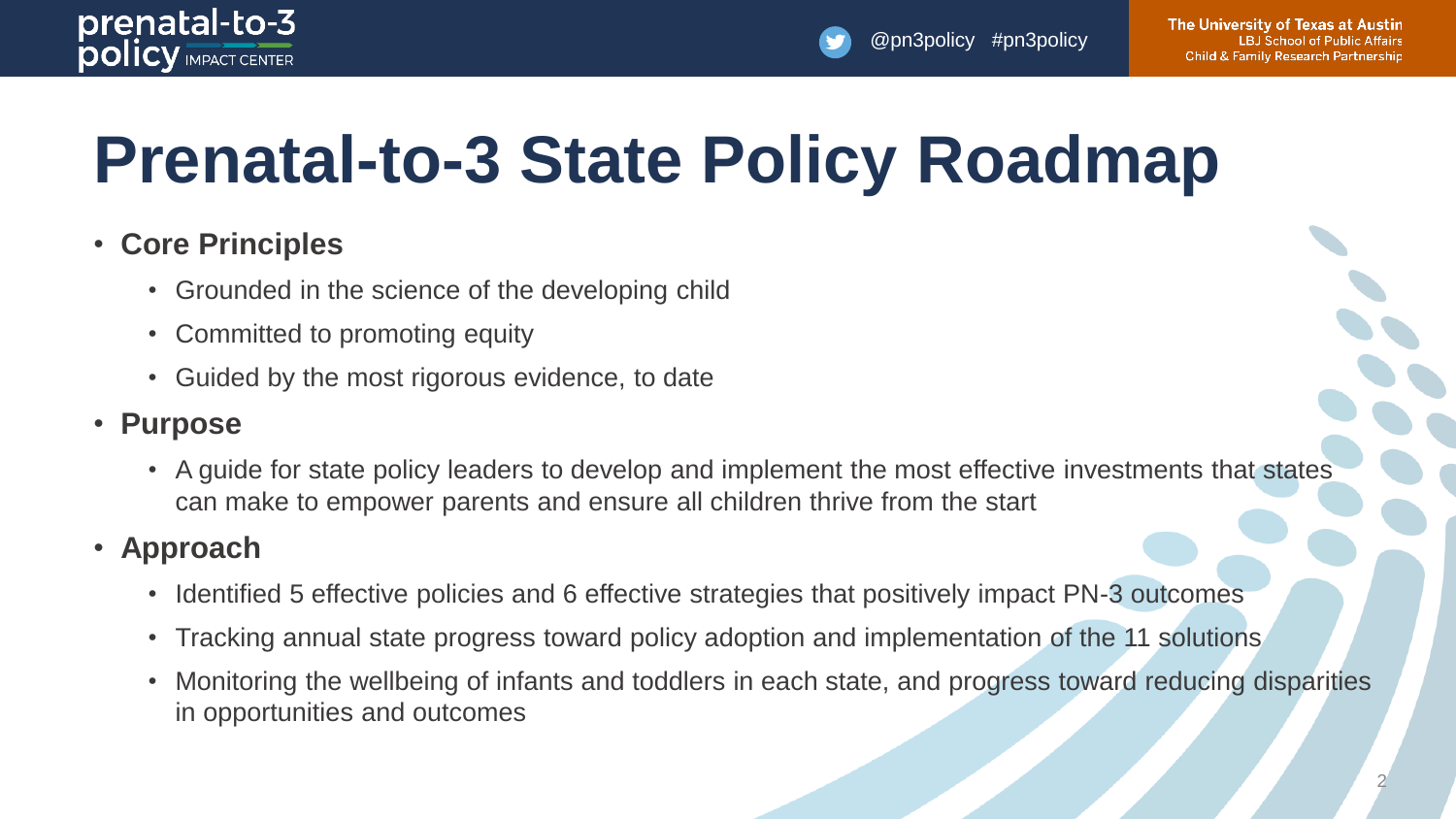

The University of Texas at Austin **LBJ** School of Public Affairs **Child & Family Research Partnership** 

#### Summary

#### **POLICIES**

Expanded Income Eligibility for Health Insurance

**Reduced Administrative Burden for SNAP** 

**Paid Family Leave** 

**State Minimum Wage** 

**State Earned Income Tax Credit** 

#### **STRATEGIES**

Comprehensive Screening and **Connection Programs** 

**Child Care Subsidies** 

**Group Prenatal Care** 

**Evidence-Based Home Visiting** Programs

**Early Head Start** 

**Early Intervention Services** 

**DATA** 

Outcomes

**Demographic Characteristics** 



 $MS$  $AL$ GA

OK LA

 $\mathsf{TX}$ 

DE

 $CA$ UT  $co$ **NE MO** KY wv VA

HI.

 $\mathsf{A} \mathsf{Z}$ **NM** KS **AR** TN. **NC** sc **DC** 

## 2021 **Prenatal-to-3 State Policy Roadmap**

### pn3policy.org/roadmap

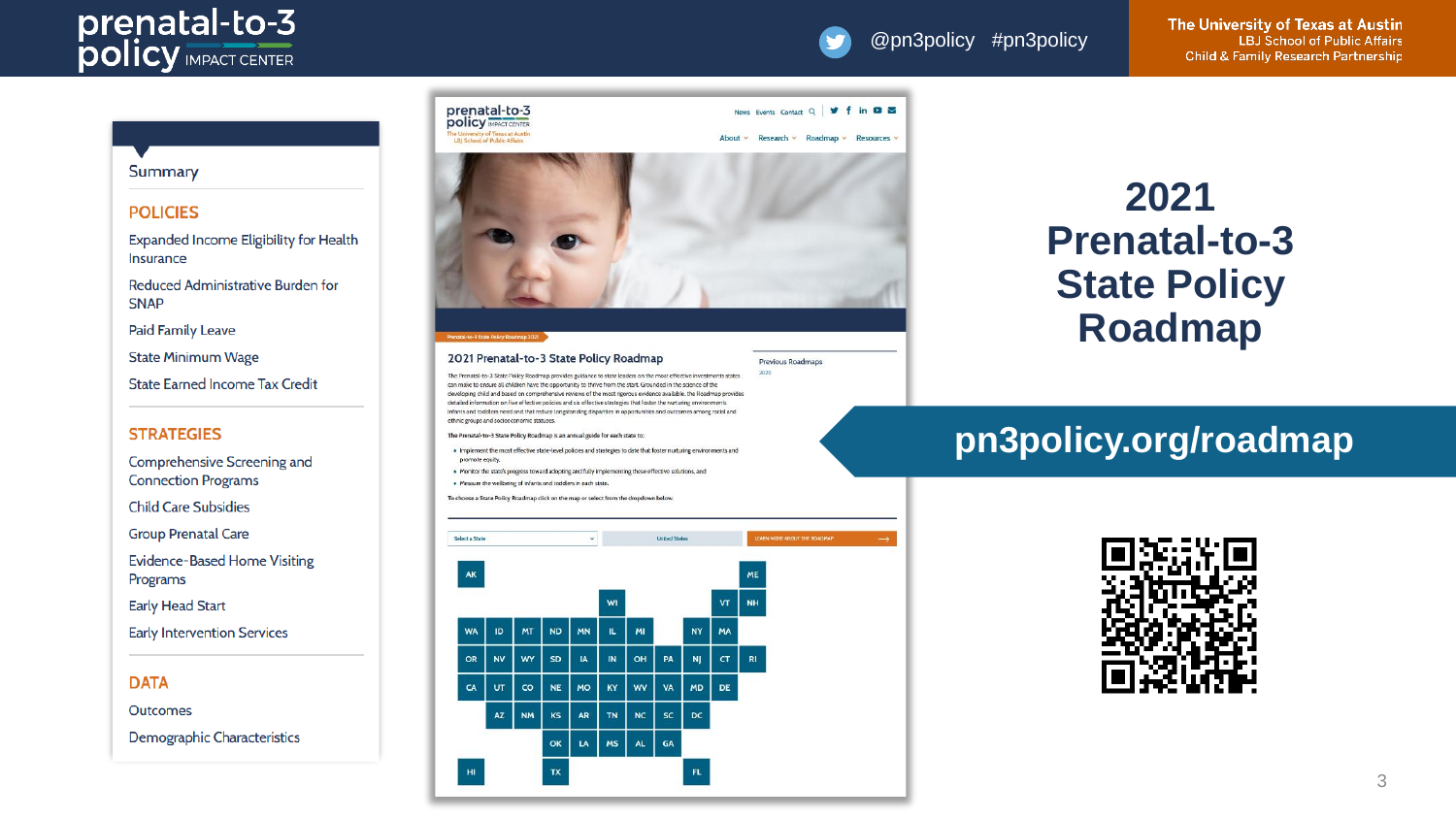### **Roadmap Policies' Potential for Reducing Disparities**

| <b>Policy</b>                                                     | <b>Potential Reduction in Disparities:</b>                                                                                                                                                                                                                                                                                 |
|-------------------------------------------------------------------|----------------------------------------------------------------------------------------------------------------------------------------------------------------------------------------------------------------------------------------------------------------------------------------------------------------------------|
| <b>EXPANDED INCOME ELIGIBILITY</b><br><b>FOR HEALTH INSURANCE</b> | • Larger increase in receiving adequate prenatal care for Hispanic mothers<br>• Larger reduction in infant mortality rates for Hispanic babies<br>· Larger reduction in maternal mortality rate for Black mothers                                                                                                          |
|                                                                   |                                                                                                                                                                                                                                                                                                                            |
| <b>REDUCED ADMINISTRATIVE</b><br><b>BURDEN FOR SNAP</b>           | • Administrative burden policies disproportionately affect families of color                                                                                                                                                                                                                                               |
|                                                                   |                                                                                                                                                                                                                                                                                                                            |
| <b>PAID FAMILY LEAVE</b>                                          | • Larger increase in leave taking among Black and Hispanic mothers<br>. Twice the rate of increase in receiving postpartum care for women of color<br>relative to White women<br>• Larger reduction in poverty for less educated, single mothers with low income<br>• Larger increase in breastfeeding among Black mothers |
|                                                                   |                                                                                                                                                                                                                                                                                                                            |
| <b>STATE MINIMUM WAGE</b>                                         | • Largest benefits to the lowest income households; improvements in household<br>resources, birth outcomes, and child health                                                                                                                                                                                               |
|                                                                   |                                                                                                                                                                                                                                                                                                                            |
| <b>STATE EARNED INCOME</b><br><b>TAX CREDIT</b>                   | • Larger decrease in babies born low birthweight among Black babies as compared<br>to White babies                                                                                                                                                                                                                         |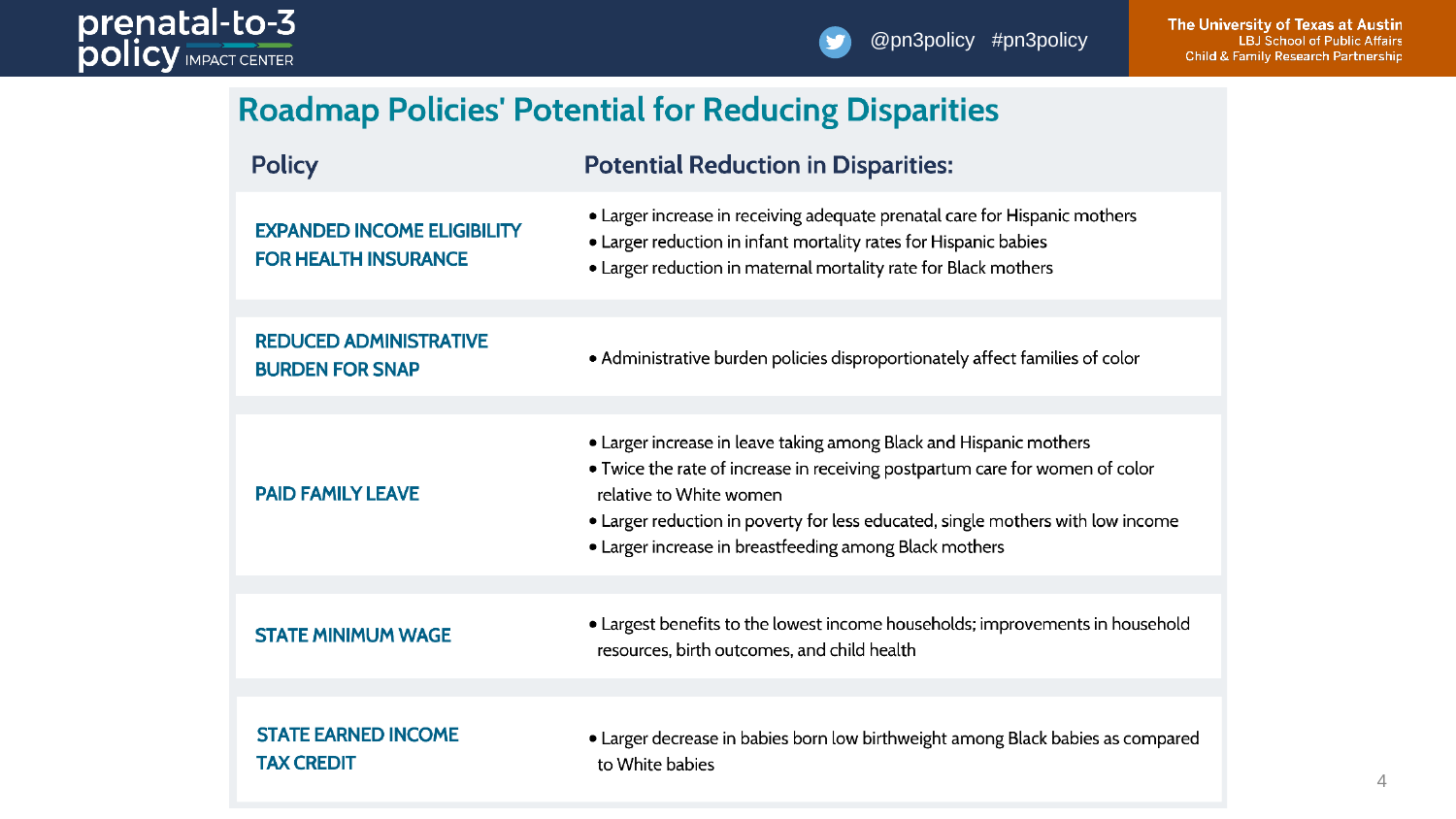### **Roadmap Strategies' Potential for Reducing Disparities**

| <b>Strategy</b>                                                  | <b>Potential Reduction in Disparities:</b>                                                                                                            |
|------------------------------------------------------------------|-------------------------------------------------------------------------------------------------------------------------------------------------------|
| <b>COMPREHENSIVE SCREENING</b><br><b>AND CONNECTION PROGRAMS</b> | • Some evidence that the programs benefit White families more than families of color                                                                  |
| <b>CHILD CARE SUBSIDIES</b>                                      | • Eligible Hispanic families are the least likely to receive subsidies                                                                                |
| <b>GROUP PRENATAL CARE</b>                                       | • The most rigorous studies that found positive impacts had large samples of<br><b>Black mothers</b>                                                  |
| <b>EVIDENCE-BASED HOME</b><br><b>VISITING PROGRAMS</b>           | . Need further study on differences in impact by race/ethnicity; but cultural<br>congruence among home visitors and mothers is important              |
| <b>EARLY HEAD START</b>                                          | . More beneficial impacts for Black families; including increased literacy, parent<br>involvement in school, and children's developmental functioning |
| <b>EARLY INTERVENTION</b><br><b>SERVICES</b>                     | • Black children are disproportionately denied access to EI services                                                                                  |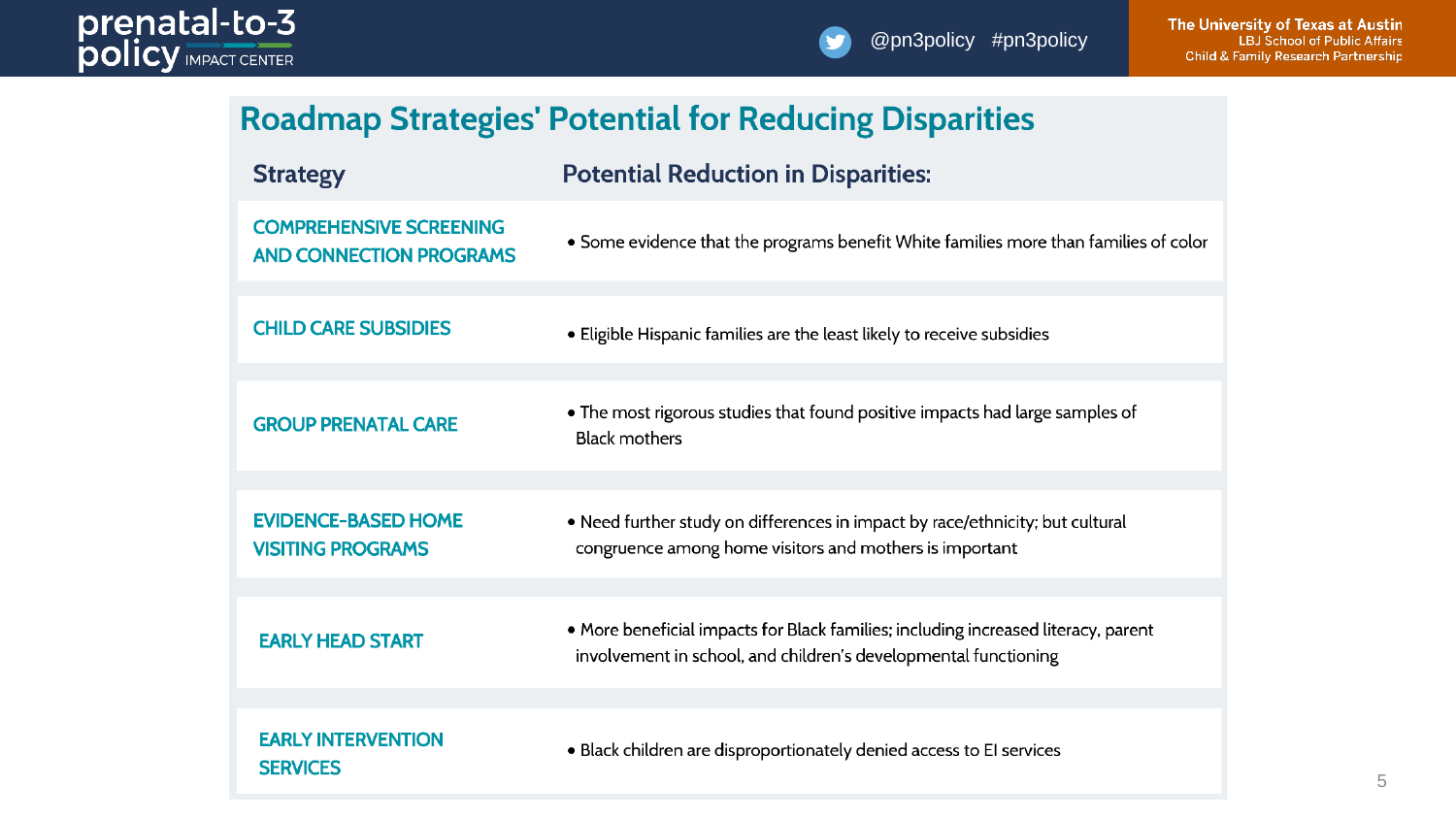

The University of Texas at Austin **LBJ** School of Public Affairs **Child & Family Research Partnership** 

# **State policy and program choices to promote equity**



IHEOMA IRUKA, Ph.D. **Equity Research Action Coalition** Founding Director **University of North Carolina at Chapel Hill** Research Professor



JOIA CREAR-PERRY, M.D. **National Birth Equity Collaborative** Founder and Director